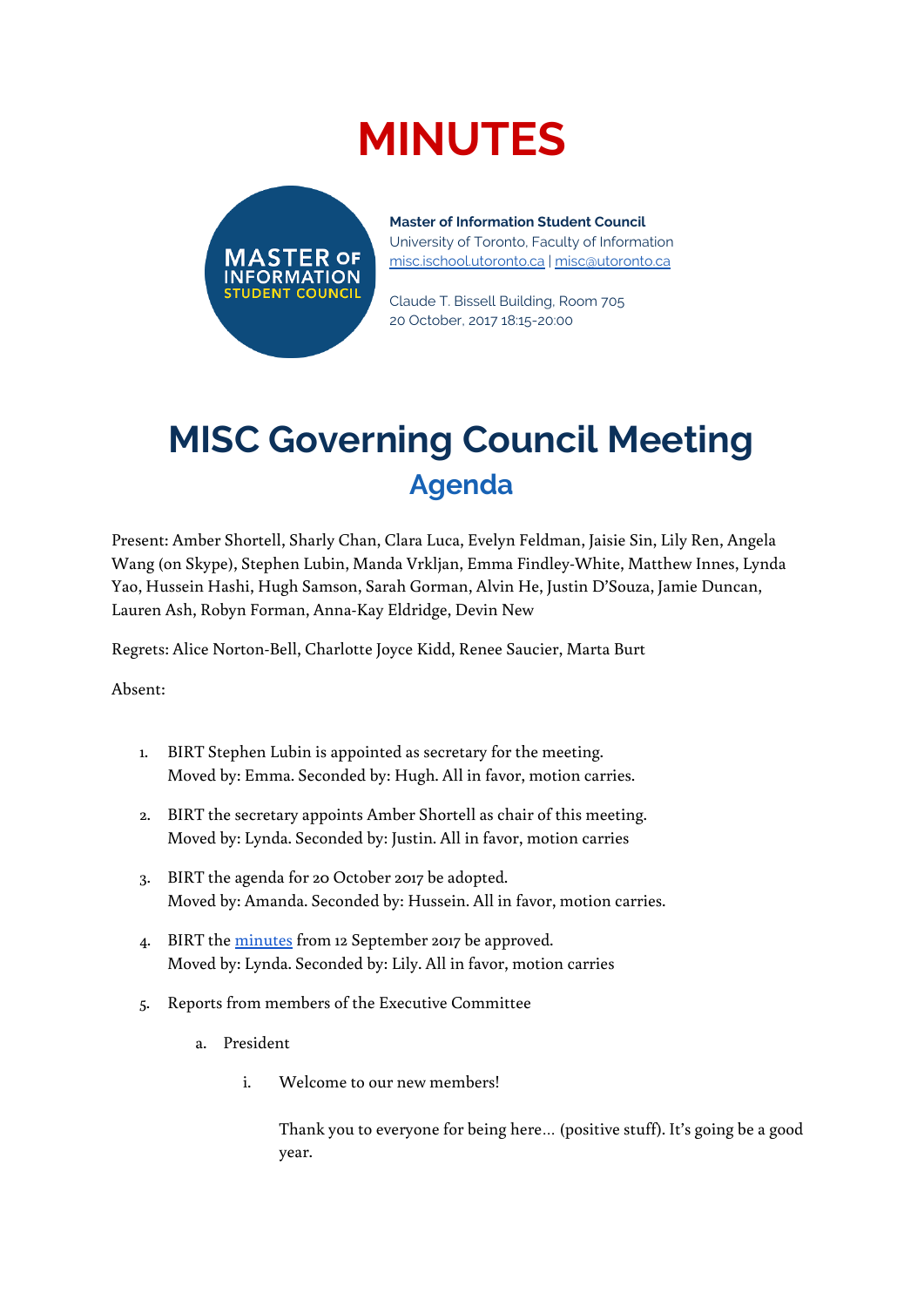- ii. Vote in Matthew Innes as Treasurer Moved by: Lynda. Seconded by: Sarah. All in favor, motion carries
- iii. Vote in Renee Saucier, Sarah Gorman, Hussein Adan Hashi, Manda Vrkljan as Faculty Council Representatives Moved by: Lynda. Seconded by: Hugh. All in favor of all the people, motion carries
- iv. Vote in Robyn Foreman and Marta Burt as Mental Health Working Group Co-Chairs Moved by: Hugh. Seconded by: Charly. All in favor of all the people, motion carries
- v. Vote in Alvin He as Member-at-Large: ISD Executive Moved by Justin. Seconded by Matthew. All in favor, motion carries.
- vi. Filling Roles:
	- 1. All open roles will now be filled on a first come first served basis, to be voted in by us at meetings. Please talk to your friends and see if they're interested in taking on any of the following roles.
		- a. 2nd Social Committee Co-Chair
			- i. Charlotte stepped down from her position last week. She couldn't make it tonight, but will be remaining with us until the end of the month for the Halloween event.
			- ii. Roughly 3 hours a week, more directly before an event.

Let us know if you know anyone that's interested and we'll track them down.

- b. 2nd Graduate Student Union Rep
	- i. 1-3 hours bi-weekly. 7 meetings between now and April, monthly, Monday 6-9~ + monthly MISC meetings of 1-2 hour duration.
	- ii. If we don't fill this, someone will have to regularly cover for Lynda in winter semester due to scheduling conflicts with UX class. I have the same conflict. This is super important to funding.
- c. Faculty Council Representatives (up to 5)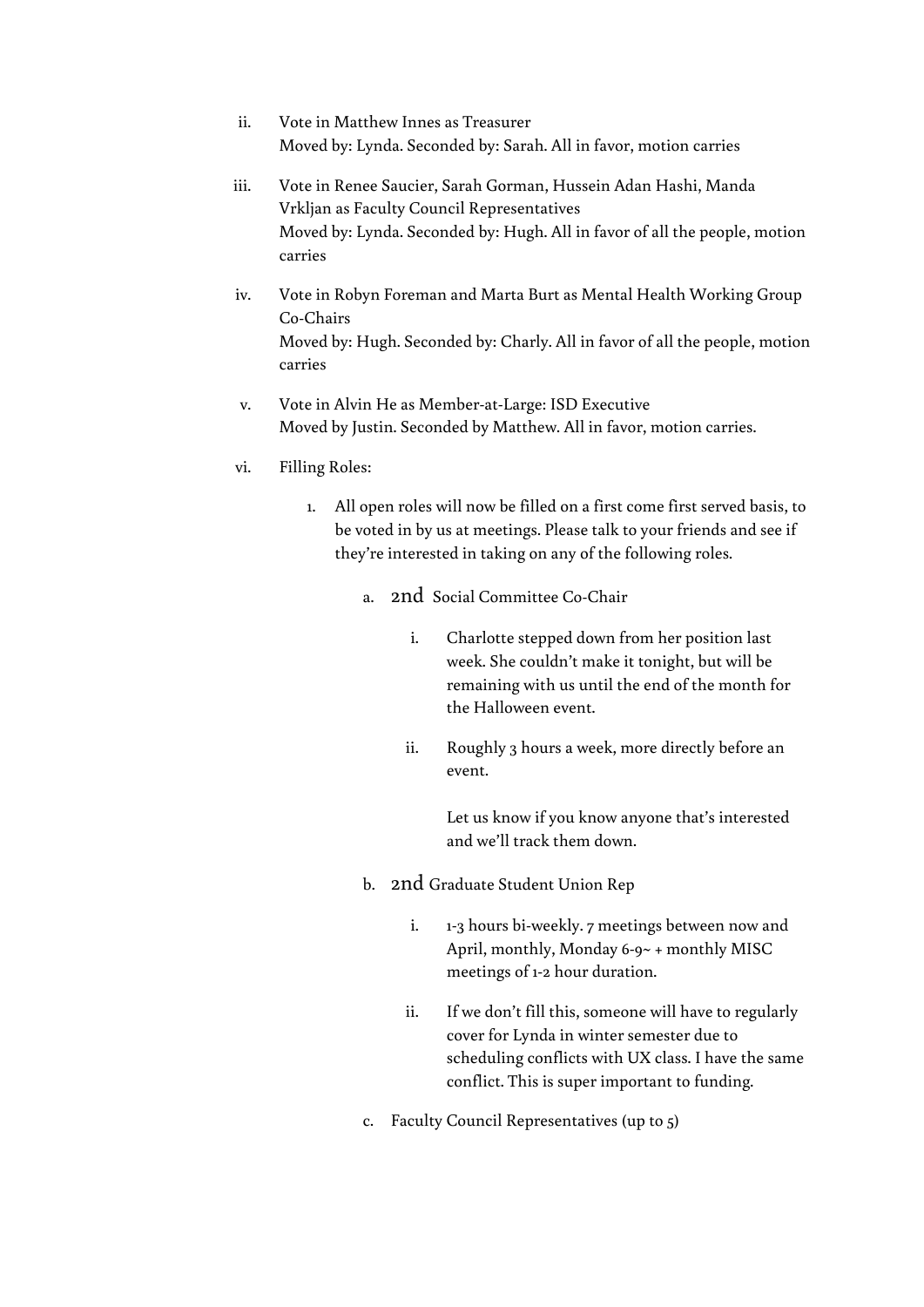i. I've been allotted up to 13 slots on Council to do fit. I'd like to fill at least ten of these by the November meeting. 4 are filled by myself, Emma (VP), Lauren (MRAC) and Hugh (first year Academic Affairs). 4 more have been filled by students. Is anyone here interested?

Jasie wants to know if Amber counted VP council as one of them, Amber says yes.

- ii. 1-4 hours a month (1 meeting for Faculty Council sporadically, 1 meeting for MISC monthly)
- d. Advertising to fill open roles
	- i. Suggestions? Comments? Concerns? Do you know anyone who'd be interested?

Manda: Email worked well… there will be posters by the end of the week

Hugh: suggests we make a speech at the front of the class

Amber: Colin and Olivier have said they're ok to make a lil' speech.

Stephen: maybe if we go up it'd give them a better impression of who they'd be talking to.

Amber: the profs hold more power

Emma: social media?

Amber: u got it

- ii. Priority is:
	- 1. Social
	- 2. GSU Rep
	- 3. Faculty Council Reps
- e. Delegate for Conflict [Resolution](https://drive.google.com/drive/folders/0B19I8tTQ7CTsaWh4NHBZLXZZYm8) Council for Student **[Societies](https://drive.google.com/drive/folders/0B19I8tTQ7CTsaWh4NHBZLXZZYm8)**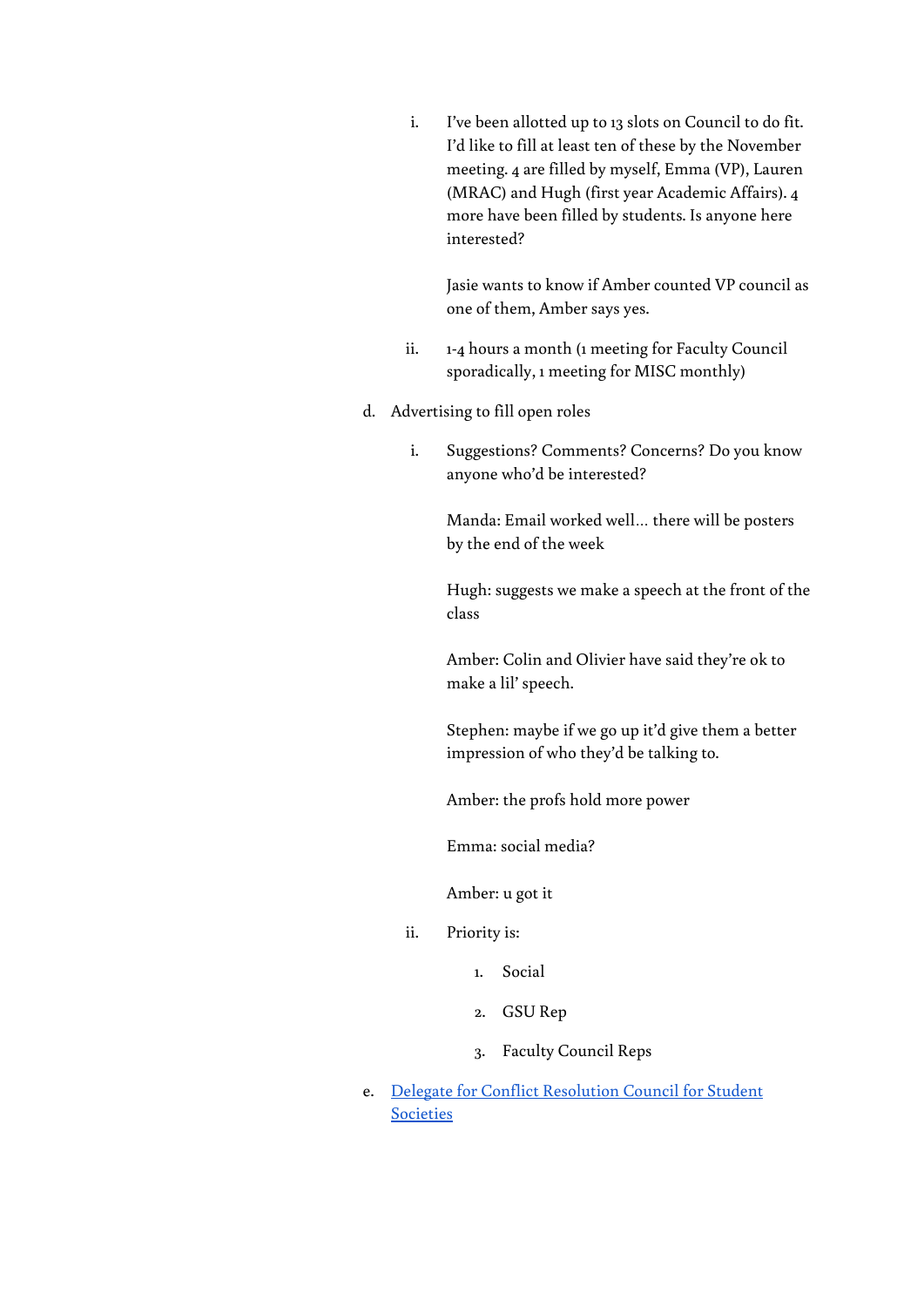- vii. Issues with InForum hours and Access to Course Reserves
	- 1. Meeting with Lari Langford & Kathleen Scheaffer on October 12
	- 2. Result is that a survey will go out to co-op students for finding areas where InForum services are lacking for this group of students.

### viii. Constitution Updates

- 1. I am on hiatus regarding this.
- 2. Section 6, Meetings and Procedures:
	- a. Rules of Procedure (6.3)
		- i. Rules of procedure at Governing Council meetings shall be Robert's Rule of Order, **except as otherwise determined at the meeting of Governing Council directly following the Fall elections.**
	- b. Telecommunication options (6.4)
		- i. Angela is telecommunicating, but we need to rewrite and agree on this section of the Constitution.

If nobody's opposed we're just gonna leave it as is. ATM we're working on procedures for people telecommuting.

ix. Doctoral students collaboration

Sharly and I attended a meeting with the Doctoral Students Association to support their Truth & Reconciliation Commission's Call to Action on Monday September 18. They got a lot of support at Clubs Day. Am looking forward to future collaboration.

x. Office clean-out:

Amber: I haven't been able to do much since last meeting - we still have a lot to get rid of.

xi. Slack Channel

Amber: A couple people have yet to join the Slack channel. Please join, and enable update notifications on your computer. You can also download the app to stay connected.

Hugh: will they serve similar purposes as the facebook group?

Amber: yes, but slack is desirable to employers.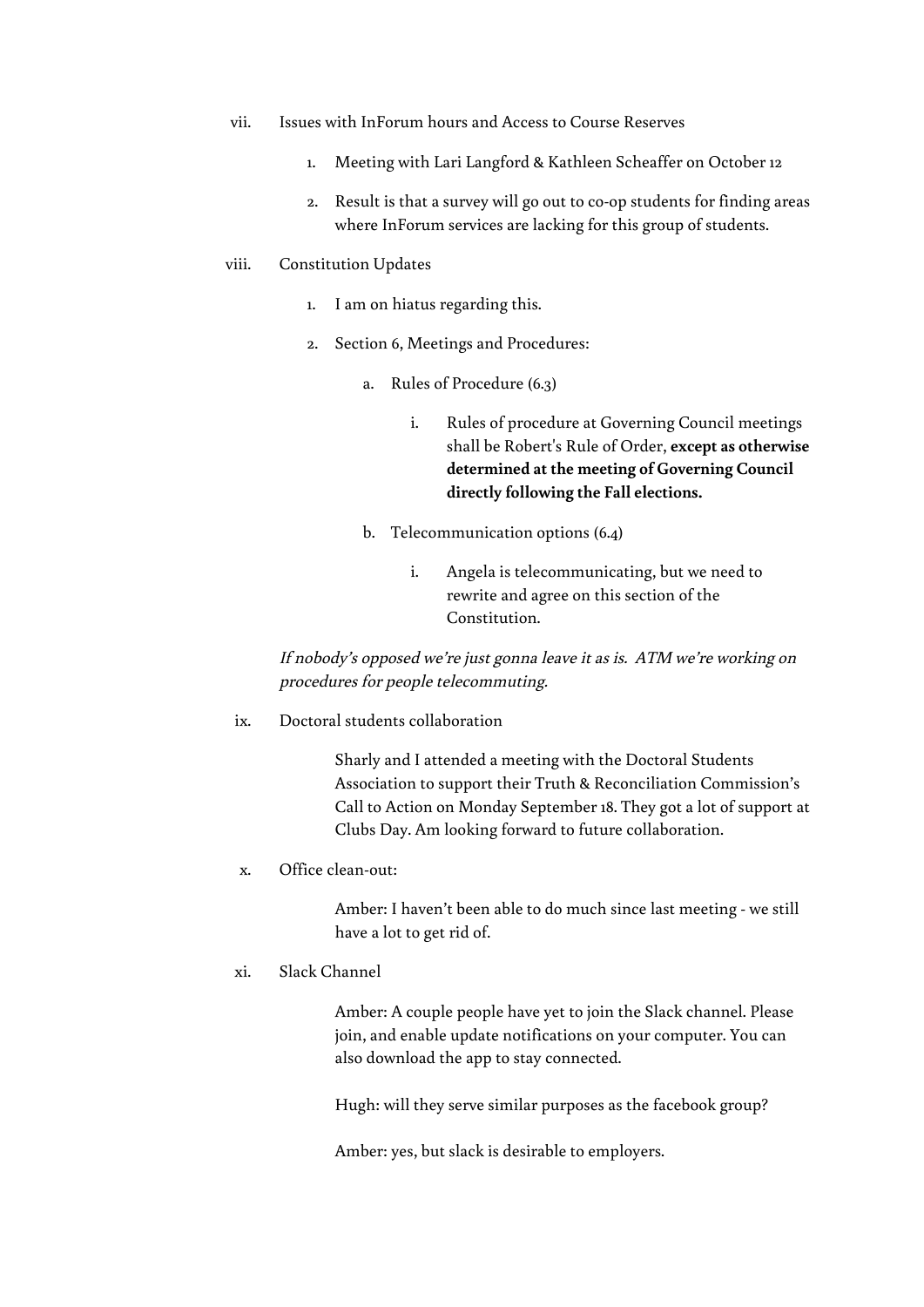xii. Website updates

I am working on these with Jaisie to make up for what the Webmaster missed when they resigned early last year. If you see anything, let me know.

# xiii. Clothing Swap

- 1. Amber: I recently talked to a student who attended my clothing swap event last year, and is looking forward to the next one.
- 2. Proposed timeline of event: week after Reading Week
	- a. Proposed date: Tuesday November 14

Book club meeting is at the same time so they kind of conflict, to be discussed later.

b. Unless you all think traffic flow would be better on a different day (Monday, Thursday)

# xiv. Reminders:

- 1. Absence from meetings: "Members of the Governing Council shall attend no fewer than seventy-five percent (75%) of the meetings scheduled in an academic year, and shall not miss two (2) or more meetings in succession without an acceptable excuse."
	- a. To new & old students If you miss more than 2 meetings in a row, I will be contacting you to check in.

Amber: this is a bit harsh, instead let's do it that if you're gonna miss a meeting just shoot me a message and we'll put you as "regrets".

- b. Vice President
	- i. Merchandise we were contacted by 2 students interested in Merchandise.

There's interest in things like tope bags, socks… other ideas floated: agendas, notebooks, pens, pencils, mugs, hoodies, hats, tshirts, sweatshirts,

Amber - let's order to students needs

Manda - recommends a dutch company called Vistaprint, they're fast and cheap ([https://www.vistaprint.ca](https://www.vistaprint.ca/))

ii. Social Media - Changeover

Emma offered to take over the social media accounts - we're gonna vote on turning the accounts over to her (also making an insta account).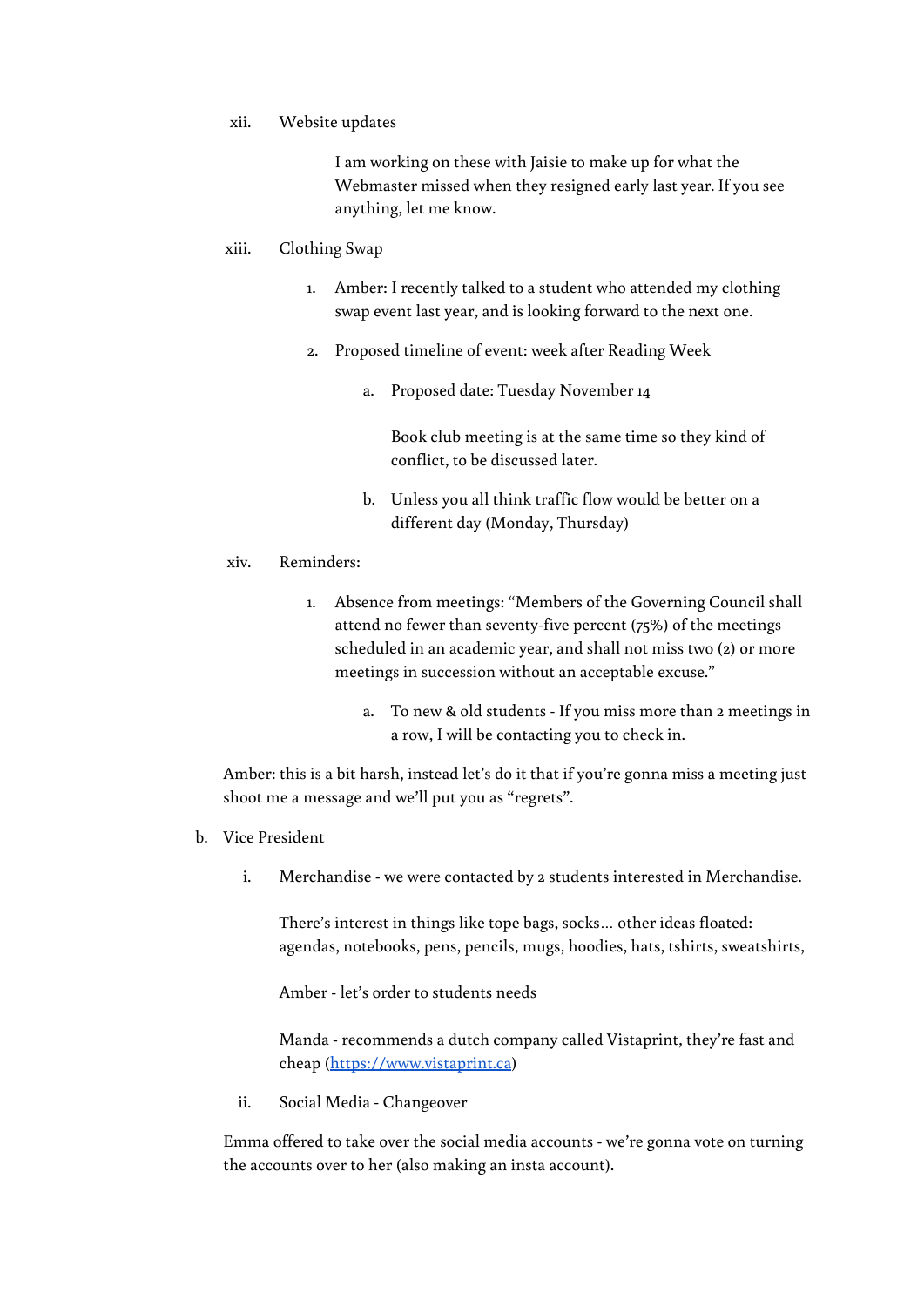Clara - we've talked about combining the social and other accounts.

VOTE Emma to have pw to fb and twitter - Hugh firsts, Clara seconds - Emma abstains - everyone else is in favour

Delete social - have just one fb page  $\rightarrow$  Emma let's make the page a group instead  $\rightarrow$  VOTE group misc and social misc  $\rightarrow$  we'll advertise on the existing social page until December →

VOTE FOR INSTA → First: Emma, Second Clara. All in favour

Charly - Having a document where can find out who has what access will be very helpful  $\rightarrow$  add a Hacker MD account  $\rightarrow$  tabled until the next meeting

Gotta update the newsletter  $\rightarrow$  if you wanna put your ad in it you gotta contact Amber

- c. Secretary
	- i. Welcome to Stephen Lubin
	- ii. Intake for new Faculty Council Representatives and Treasurer
	- iii. Update concentrations for Members at Large
		- 1. ISD  $\rightarrow$  Hussein is in and staying, as well as

Justin  $\rightarrow$  is there a deadline for when you want the intake? Jaisie  $\rightarrow$  do it by next meeting pls cause if you don't do it we don't have your gmail to add to the drive and it's a whole thing.

- d. Treasurer
	- i. Budget proposal 16% increase again this year

Based on the fall levy and extrapolated from previous numbers. Our current budget is ~19,000 extrapolated from 17. Some things have gone up, like food. Merchandise is out. We've included a new section for internal projects.

Amber - can we add something for feeding the council? (up to 1200)

Matthew: social went up from 6800 to 7500.

Emma  $\rightarrow$  can we get a formal rundown of the new budget before we vote on anything? Amber  $\rightarrow$  yes, with the exception of a few items

ii. Re-investing money

Matthew  $\rightarrow$  we had some money floating from last year that we invested. Can we put the money back in?

Emma  $\rightarrow$  can we call an emergency meeting to review the budget before we decide on things like investments?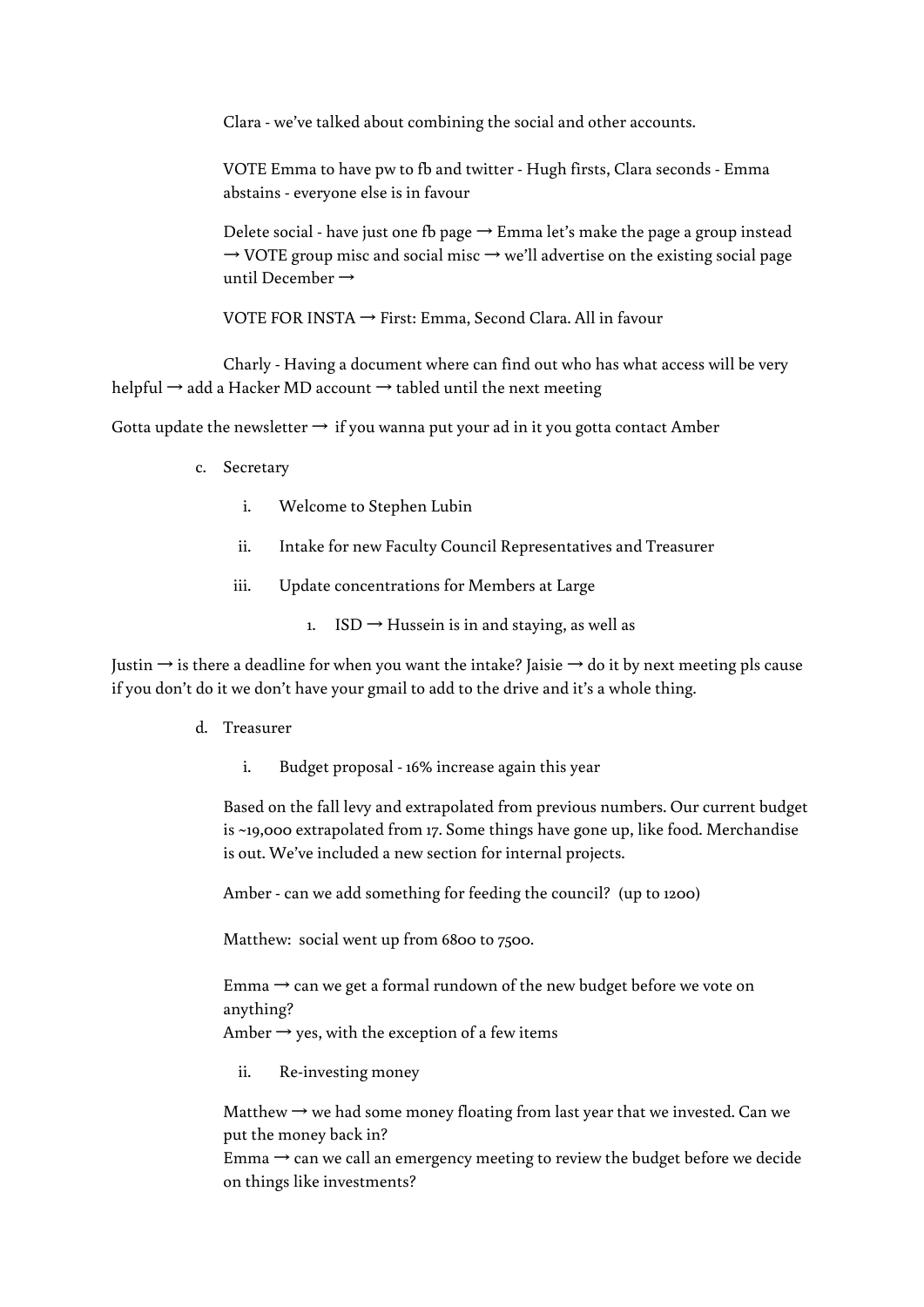Hugh → I'll kind of second that, can we get someone to help us out? It's a way to make sure we're being socially conscious; we can make sure we're divested from fossil fuels…

Charly: there's a way to have open ledgers (free ledgers) so that students can see the money coming in and out.

Amber: We have a meeting with Maria on the 27th to approve Matthew on the account  $\rightarrow$  we can talk to her about the investments then.

- iii. Reissued checks to recoup funds \$4,380
- iv. Proposition for board games restocking student lounge
	- 1. General games
	- 2. MISC specific games for tonight & hereafter
		- a. Cards against humanity: \$30 + tax VOTE - in favor….

# BUT WAIT

Is Cards offensive? Justin brings up that he doesn't like it. It's a matter of contention… re-casting the vote yields different results. Ultimately we decide to return it. Ok now we're all kinda lingering on this. Cards is off the table.

- b. Werewolf \$30 + tax First: Hugh; Second: Clara → all vote in favor, werewolf passes
- v. Proposition for external 1TB hard drive to back up office computer \$100 for Western or HGST drive (SeaGate has higher failure rates) First: Emma; Second: Lynda → all in favour
- vi. Proposition for office furniture, proposal to be presented at next meeting
- e. Webmaster
	- i. New site update
		- 1. Briefly requesting opinions: Squarespace vs. Wordpress? Pricing info:
			- a. Squarespace (<https://www.squarespace.com/pricing>)
				- i. Business: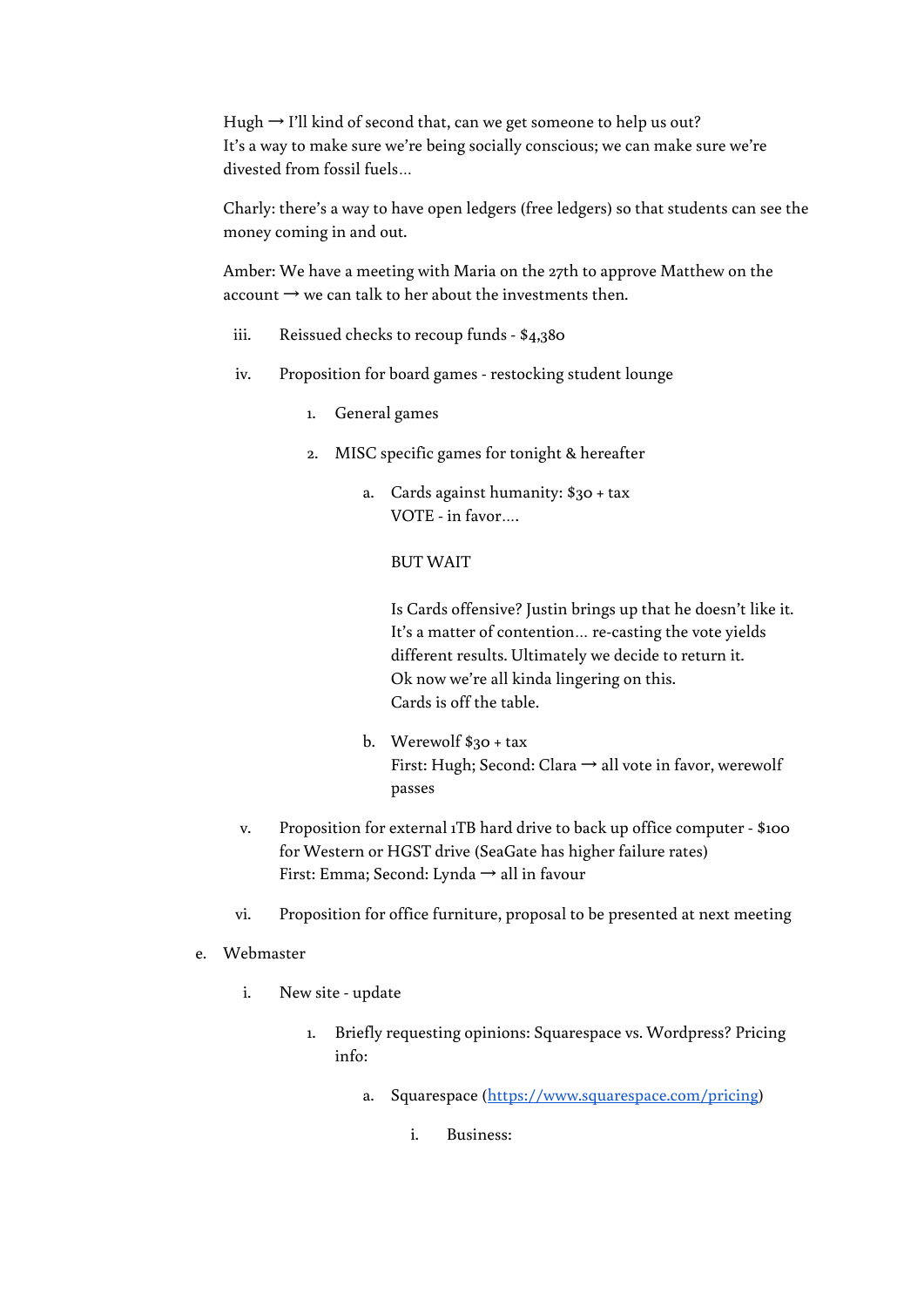- 1. Pay Annually (\$18 USD x 12 months)
- 2. Pay Monthly (\$26 USD each month)
- b. Wordpress ([https://wordpress.com/pricing/\)](https://wordpress.com/pricing/)
	- i. Free (3GB):
		- 1. \$0 CAD
	- ii. Personal (6GB):
		- 1. \$4.99 CAD/month billed yearly
	- iii. Premium (13GB):
		- 1. \$10.75 CAD/month billed yearly
	- iv. Business (+ unlimited storage space, analytics):
		- 1. \$32.42 CAD/month billed yearly
- ii. Intake and Access to Google Drive updates
	- 1. Please complete intake form if you haven't yet.
	- 2. Email Jaisie if you don't have access to the Drive.
- iii. Delete old MISSC mirror site
- iv. Update Calendar description for less confusion
- v. Jaisie's Game Night
- 6. Reports from the chairs of standing committees/officers
	- a. Academic Affairs
		- i. Meeting updates

The report is that there's no updates.

Bisselfie - take a selfie in the bissel building

# BiSSELFiE

- b. Social
	- i. First iTea next Wednesday pizza! October 25, 2017  $\rightarrow$  a lil drop in shindig for everyone to chill
	- ii. Halloween event 30 tickets to FNL @ ROM 22 sold so far  $\rightarrow$  if anyone is interested in going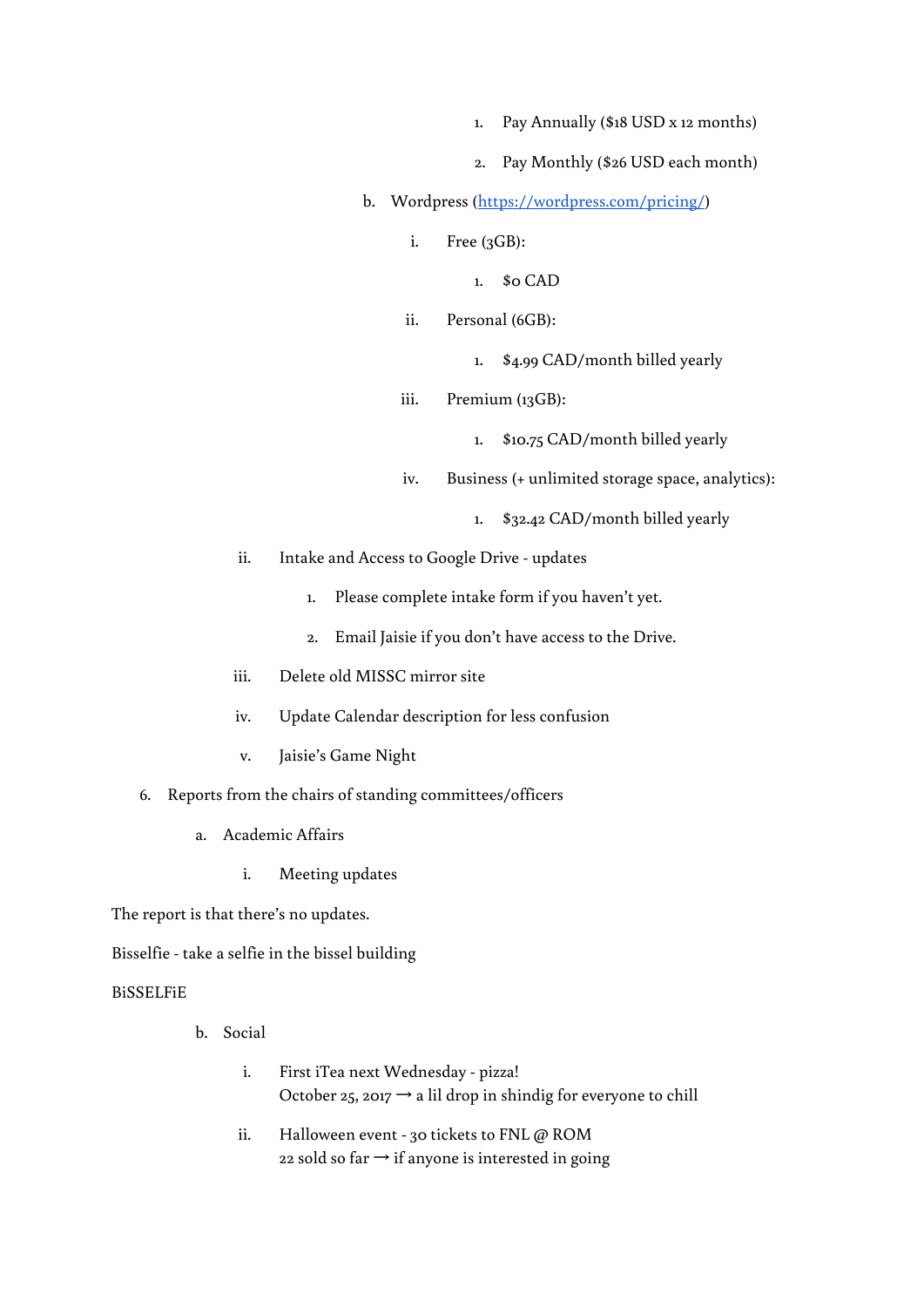If you bought a ticket before the event starts you can go from 7-8 from the west side  $\rightarrow$  all the early bird tickets have been sold out

- iii. Reading Week Pub Night Hopefully we can have a reading week pubnight (Artful Dodger) Duke is not accessible, nor is artful dodger Bedford? Continue discussion on slack
- iv. Board game/homework night potential for MUSSA collaboration? Could we just go to Hart House? Can we source from others? Robyn  $\rightarrow$  we can rent them
- v. Prepping for end of term event  $\rightarrow$  last year was held at the faculty club  $\rightarrow$  this year we'll do something different… need to encourage more people to chat n' stuff

Arts and Letters club

- c. Professional Development
	- i. Clubs Day recap

Big turnout, good time, moving into the other room was a great improvement  $\rightarrow$  Charly is very excited to have someone elected.

- ii. Next event
- iii. Voting in new Clubs. Full application information [here](https://drive.google.com/open?id=1C4I7g-dqW27PrXFFjcQ5vixWkg25rrb6-jcxm3MrqhI)

Motion to vote on 3 clubs  $\rightarrow$  VOTE - first Charly/ second Jamie $\rightarrow$  pass

1. iSports - iSchool Recreational Sports Team

 $VOTE \rightarrow all$  in favour

2. UXD Club

VOTE  $\rightarrow$  all in favour

3. iSchool French Club

VOTE  $\rightarrow$  all in favour

Film club has official status  $\rightarrow$  they just didn't have an email confirming.

7. Reports from representatives to external committees and organizations

New timelines for grants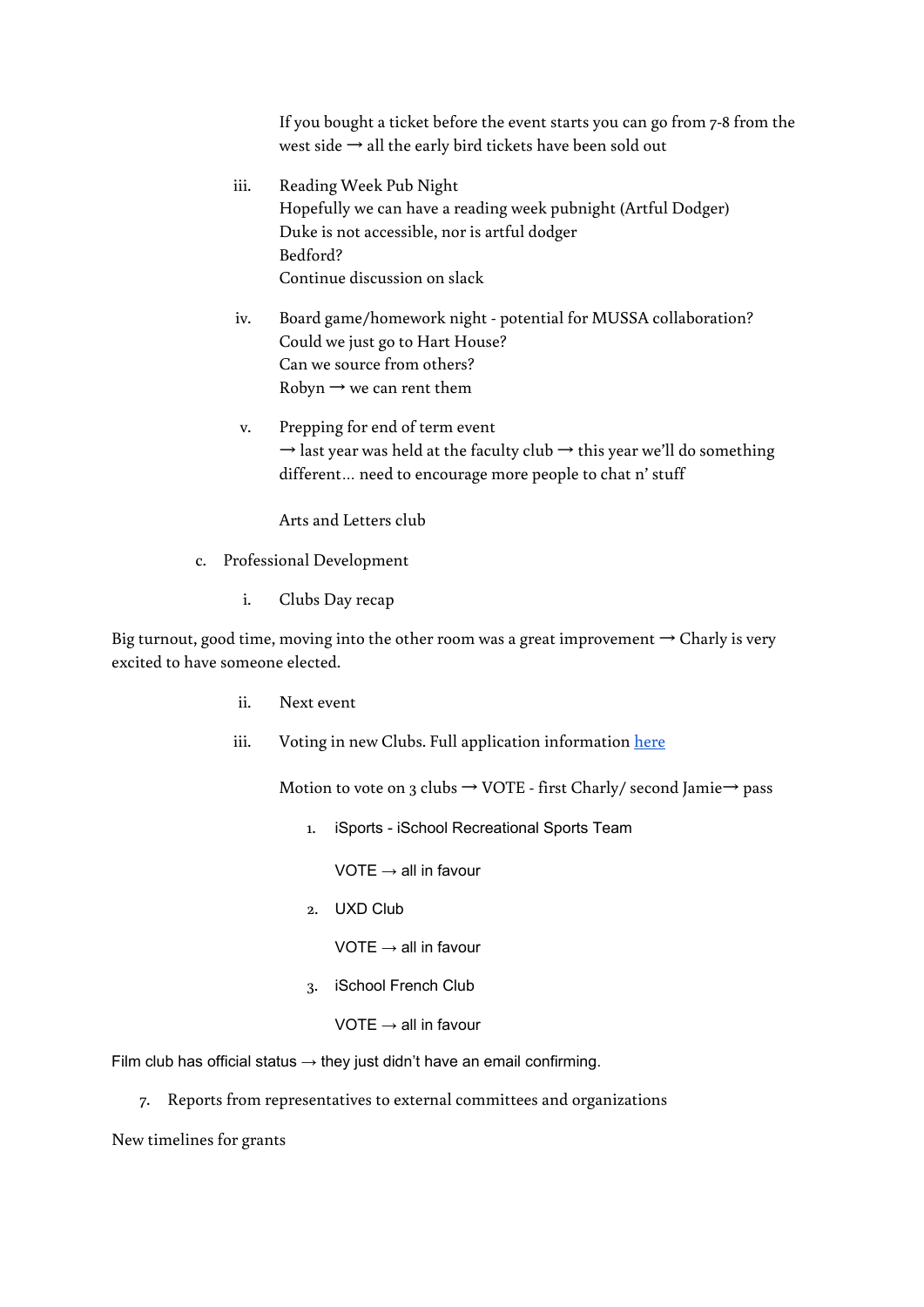- a. Alumni Association
	- i. Meeting updates delivered via report  $\rightarrow$  We're having a lot of website troubles that we were having last year  $\rightarrow$  you know the job shadowing thing last year  $\rightarrow$  Angela is gucci
- b. MISC/MUSSA Liaison  $\rightarrow$  had their general meeting on the 14th  $\rightarrow$  why didn't we have an AGM? We put out the word last year but nobody came. MUSSA's budget is a fraction of ours  $\rightarrow$  MUSSA gets a GSU head grant, as well as a special grant for trips, special grants.

They had a meeting to fill all of their positions  $\rightarrow$  they had their first homework night and another this past wednesday  $\rightarrow$  they weren't well attended though.

The other thing they've been doing is trips  $\rightarrow$  this year they're going to waterloo for a few nights

- i. Meeting updates
- c. Master's Recruitment and Admissions Committee Representative
	- i. MRAC meeting with Evelyn on Sept  $28 \rightarrow$  there's a Bachelor of Information starting here next year  $\rightarrow$  international domestic apps are on the rise... they saw an improvement with renaming KMD to UX  $\rightarrow$  We have a higher GPA entrance  $\rightarrow$  there was a very high number of applicants to the MMST  $\rightarrow$  in the past they offered people entry to the MI, but we had some 750 applications this year with 400 receiving offers Dean duff went to bat looking for funding for students They're looking to rehaul the PHD There's a lot more competition this year for Co-op  $\rightarrow$  they're really interested in the Double Blue program Kathleen thinks inforum tours should use students Survey  $\rightarrow$  information days are working / the faculty showcase is really good UBC is no longer considered a tier 1 ischool Colin Furness is taking over the co-op program UTAPS will no longer be provided to professional masters students Concern about the iskills workshops… BCS ended with a thought experiment  $\rightarrow$  MI+ program? A fast-tracked degree
- d. Graduate Students' Union
	- i. Lynda and Amber attended the first meeting on Monday September 25.  $\rightarrow$ in order for us to get funding, two people had to be there
	- ii. There was a lot of rigamarole around the BDS, but it was approved for this coming year.